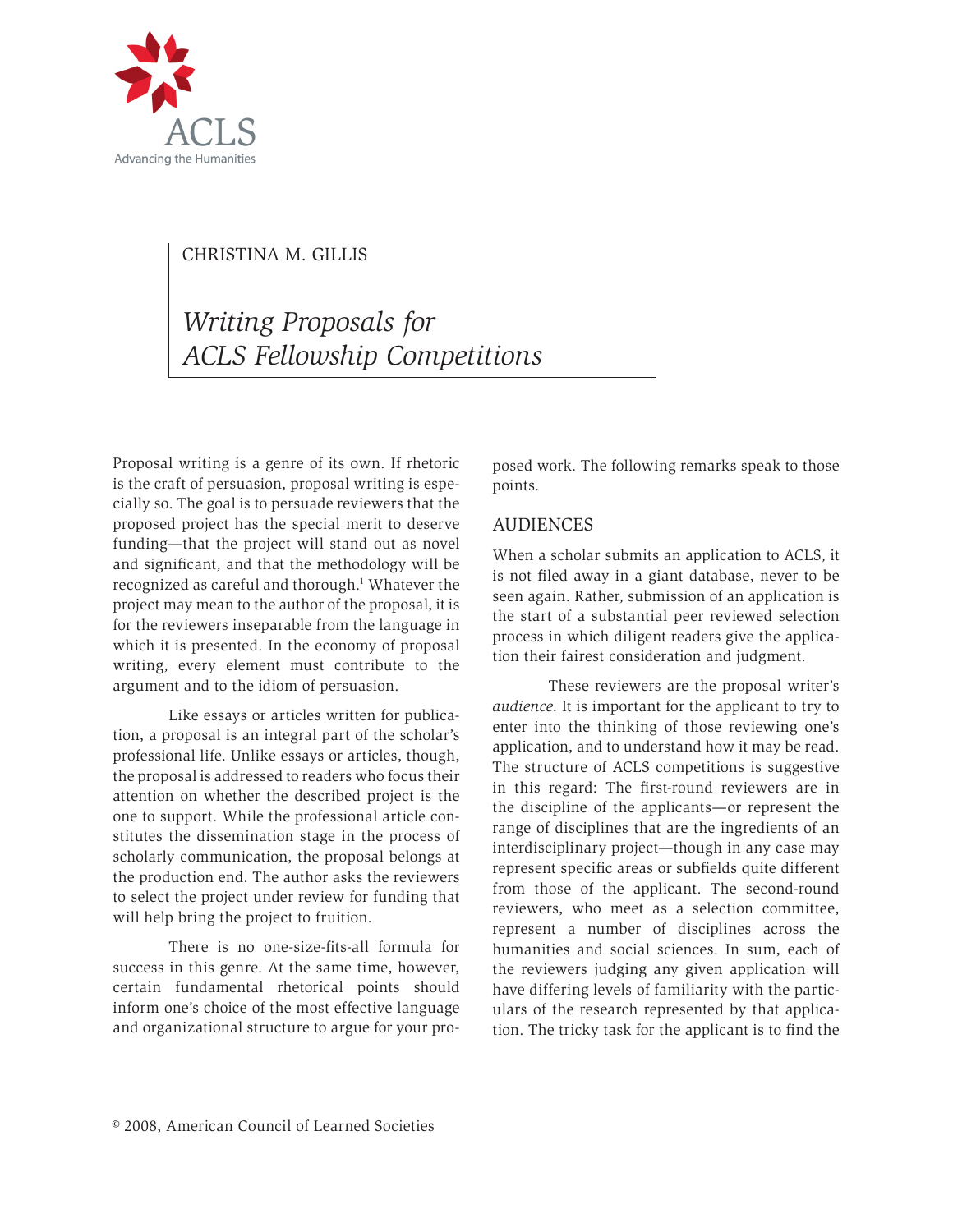right tone and deploy a strategy that will persuade them all.

It is easy to imagine the audiences one is addressing because they are already familiar: The reviewers are colleagues, in a broad sense, sharing with the writer general academic experience and professional awareness. Reviewers from within one's discipline could be thought of as colleagues from down the hall; those from outside one's discipline would more closely resemble colleagues from across campus. With a clear sense of who these audiences are, the proposal writer can speak confidently and persuasively about the nature and value of the proposed project, avoiding narrow, issuespecific language. This does not require "dumbing down" one's work but it does require pitching the issues at a level of generality sufficient to making them clear to the general scholarly reader.

Projects in some disciplines of the humanities, such as philosophy of physics or formal semantics in linguistics, may seem further afield from the rest of the humanities than do other projects. How might such projects appeal to reviewers in other, less technically-oriented areas in the humanities? Applicants in these and similar disciplines must aim to introduce their projects at a level conducive to understanding by the intelligent layperson and to speak to the relevance of their main claims and arguments for other, more familiar concerns (whether historical or contemporary) of scholars in the rest of the humanities. This is something of an exercise in translation and, as such, a classic element of proposal writing that transcends the technical nature characteristic of such proposed projects.

Just as important, if not more so, is the need to avoid jargon. The reviewers, whether they represent particular fields or the humanities and social sciences in general, are assumed to share something of a common language. Nothing turns off a reviewer like language that seems purposefully to obfuscate or exclude.

# Strategies and Structures

There is no one strategy for writing proposals, no prescription, no single all-purpose format or outline. Each applicant must develop her or his own rhetorical and argumentative strategy. Audience awareness, sureness of voice, and clarity and cogency in stating the question at hand are essential. Yet a proposal can be carried through in any number of ways. At all events, the applicant should use the beginning paragraphs to announce his or her voice, clearly establish the main question to be pursued, and set up the reader's expectations regarding the principal research statement of the proposal—the central claim—and how it will be explained. It is here that the proposal writer must grab audience attention and enunciate the main question and central claim quickly and effectively.

Some prominent proposal writing strategies—which may be used in combination—are described in the appendix.

The applicant should argue for the project and organize the proposal in a way that best matches the kind of project, the proposed approach, and his or her scholarly background. A project whose aim is to develop a conceptual framework for analyzing a particular historical or social phenomenon, or a literary, cultural, or artistic genre, or a philosophical, economic, or legal claim, might devote a significant proportion of the proposal to explaining, contextualizing, and assessing prior approaches. What is useful, flawed, or missing?

Are the main stakes of the discipline—and, thereby, the significance of the questions asked in the proposed project—likely to be unfamiliar to scholars in other disciplines in the humanities and social scientists? A proposal for a study of a poorly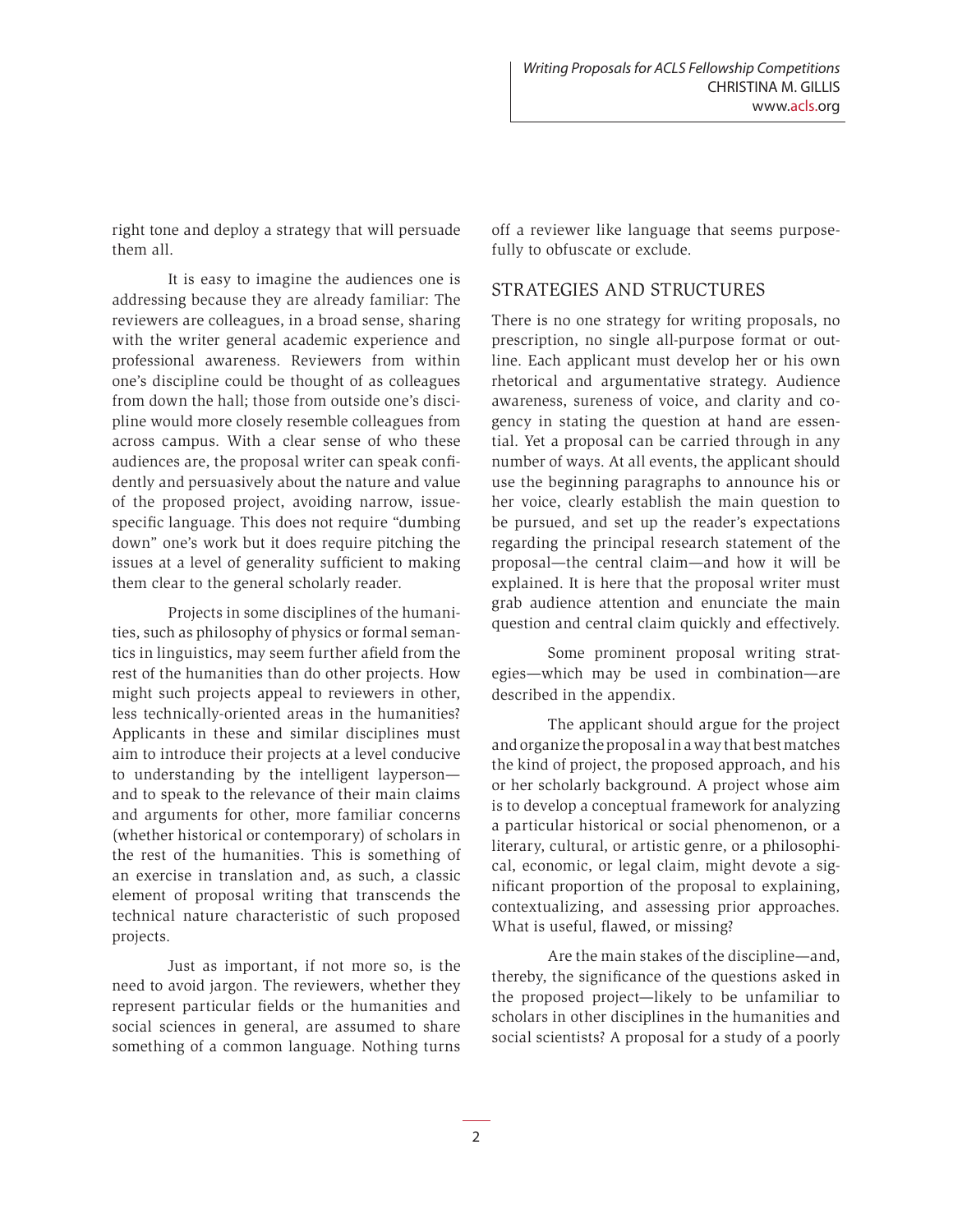understood language group might well inform non-specialists of the importance of the relevant terms of analysis and suggest how the languages in question reflect a particular history.

Does the proposed project reflect a novel or special technical approach or unusual, hard-won data? A scholar who has done extensive field or archival research, or has refined a set of tools, or has trained in a special research skill might allocate some portion of the proposal to explaining how the nature of those experiences, tools, or skills shape a new approach of the proposed book or article.

One kind of proposal might take the form of a single prose statement, without sections delineated according to the application guidelines. Another kind might briefly introduce the major question and then move to a list of aims that provide an explanatory structure. A third kind might offer a more expanded introductory section, followed by a chapter by chapter summary demonstrating how each contributes to the major thesis. Still another kind might cast the entire proposal into sub-sections: an introduction or overview, methodology, plan of work, and so on. How the structure is fashioned is a matter of personal preference and one's judgment as to how to best to put forth the argument.

The applicant should keep in mind that the reviewer is likely to be reading a tall stack of proposals. This heightens the importance of being clear, persuasive, and economical whatever strategy is followed—and answering all the questions regarding how the work will be done. The reviewers want to know why a particular methodology is appropriate for the questions being asked, how the research will be carried out, what has already been accomplished what time frame is envisioned for completion.

# SIGNIFICANCE: THE BIG PICTURE

Proposal writing entails advocacy on various levels. The author of the proposal advocates not only for the proposed work in the context of his/her discipline, but also for the value of that work in the larger context of the humanities as a whole. Thus, applicants to ACLS Fellowship competitions are asked to explain, in a separate paragraph, the project's significance to scholars across the humanities and related disciplines—that is, to scholars in humanities disciplines aside from one's own. Even if this paragraph is written after the proposal is drafted, consideration of the broad significance of the work for other fields should help guide the planning of the proposal and how one's work speaks to various levels of interest.

One of the proposal writer's tasks is to explain the ways in which the project speaks to questions specific to the various formations of the humanities—disciplines, sub-fields, interdisciplinary emphases. Another task is to to demonstrate to the reviewers a capacity to consider the big picture. What does this big picture look like—and how do specialized or formal or technical modes of humanities or social science research fit into that big picture? While there are no formulaic answers, the proposal writer will do well to start with the basic question: how would I explain my topic and why is it significant to another scholar with humanities training who is well versed in his or her domain and the general course of human heritage and civilization but knows nothing of my own discipline? The answers to such a question might touch on specific points of dialogue or dynamics among particular disciplines. It is important, at all events, to outline how one's topic, as a significant scholarly pursuit within the given discipline (or interdisciplinary framework) relates to others—for example, to say how a specific moment in French art history, the syntax of Maori, a grasp of poetic form, philosophical understanding of natural kinds, or the history of the Seleucids, relate to their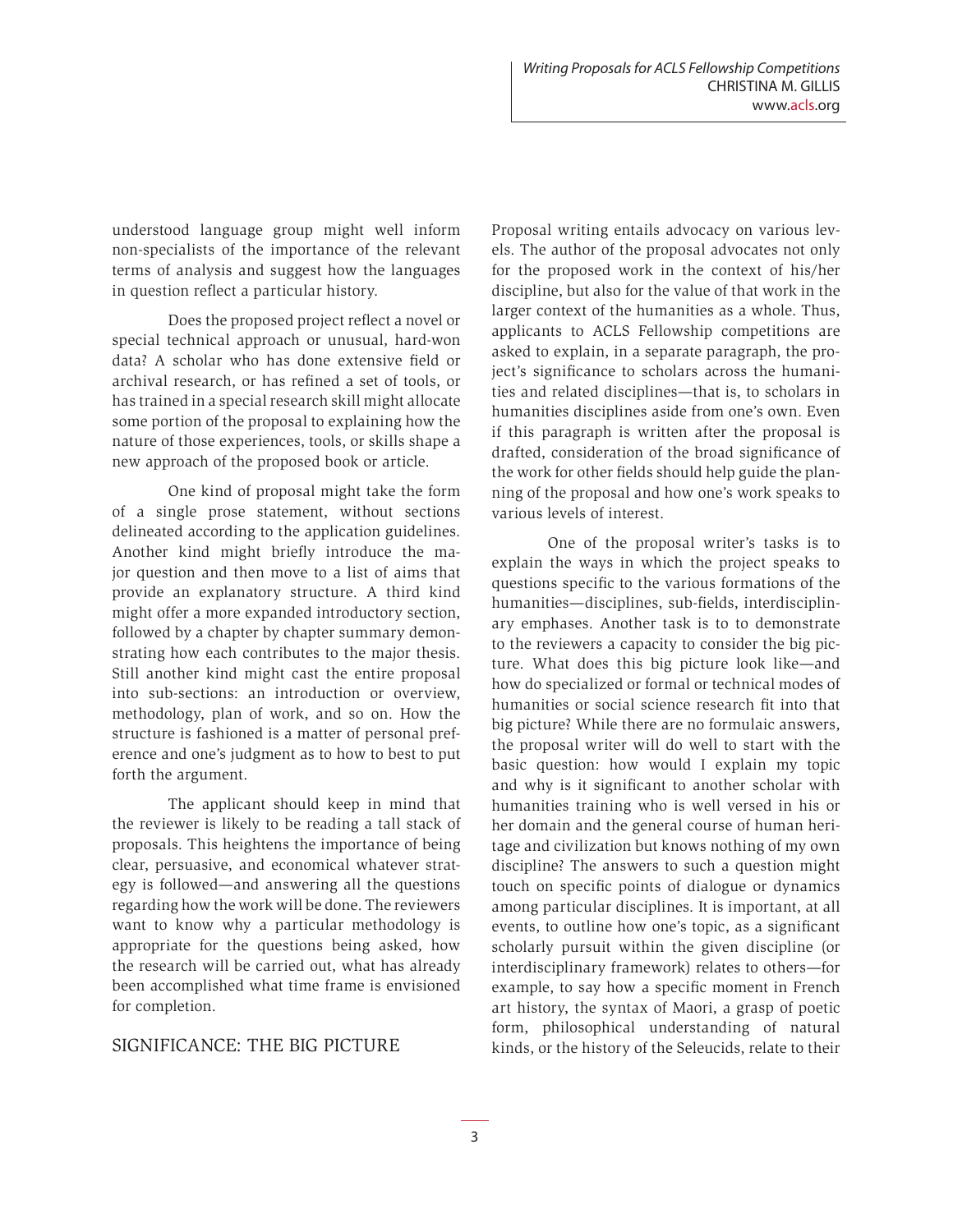broader disciplinary landscape and, as a result, to the humanities disciplines taken as a whole. It can be a challenge to articulate the substantive connection between the refined level of discussion and analysis of a project cast in disciplinary terms and the broader topography of the humanities. Here is another place to discuss one's project with scholars in other disciplines.

# THE SCHOLAR AND THE PROJECT: DANCER AND DANCE

Like the dancer and the dance, the scholar and the project are always to some degree inseparable. One of the reviewer's main tasks is to gauge, not only the scholar and the proposed project individually but also how well they fit each other.

Many elements in the entire application packet identify the applicant to the reviewer: the scholar's home department(s), Ph.D. discipline, references, and so on. But identities are not enclosed disciplinary boxes. The ACLS application form asks applicants to define themselves by field, and a number of spaces are provided for answering the question. With the advantage of multiple boxes, one scholar may define herself as first a political theorist, second a historian of ideas, third a historian of the United States, and so on; another scholar may identify himself with art history, classics, archaeology, architectural studies, and history. Such complex definitions are helpful in the process of sorting proposals for review—but just as important, they help guide the applicant in answering the fundamental question: "Why am I the best person to do this project?"

Of all the elements in the application, the proposal affords the applicant the most straightforward opportunity to describe the connections between the dancer and the dance: How does the project relate to who the applicant is, professionally? Where does the applicant place the work on the scholarly map? How does the applicant describe the intellectual territory in which s/he proposes to work? In response, a film researcher might write that his work grows out of earlier concerns with cinema and modernity; a literature scholar might state that she found in an earlier project on book design and the novel the intersections of high and low culture that she now wishes to pursue more directly; a historian of mercantilism in China might suggest how a trajectory of research in two earlier books has brought him to his current project; and so on. Such statements add context, identify relevant expertise and skills, and help establish conceptual relationships and pathways that may suggest why that scholar is best suited to take on that project.

Addressing these questions need not wed the applicant to a particular intellectual framework or disciplinary outlook. Rather, the goals of any such compelling account relating the project to the scholar are to demonstrate the scholar's grasp of the field; to suggest a coherent, knowledgeable, and confident sense of self; and to indicate that the applicant is the right person to do the job and the right person to tell the reviewers what needs to be done.

#### BEFORE AND AFTER

Some additional, cautionary remarks are in order: It is very difficult, if not impossible, to write a successful proposal when the deadline is only days away. It is best to start early. It may take longer than expected, even with a core proposal in hand that was written for an earlier competition and suitable for adapting for the ACLS competition. One needs time to edit, think, and re-edit; to ask colleagues for their frank judgment of the draft proposal; and then to edit once again. All these steps may take substantial time.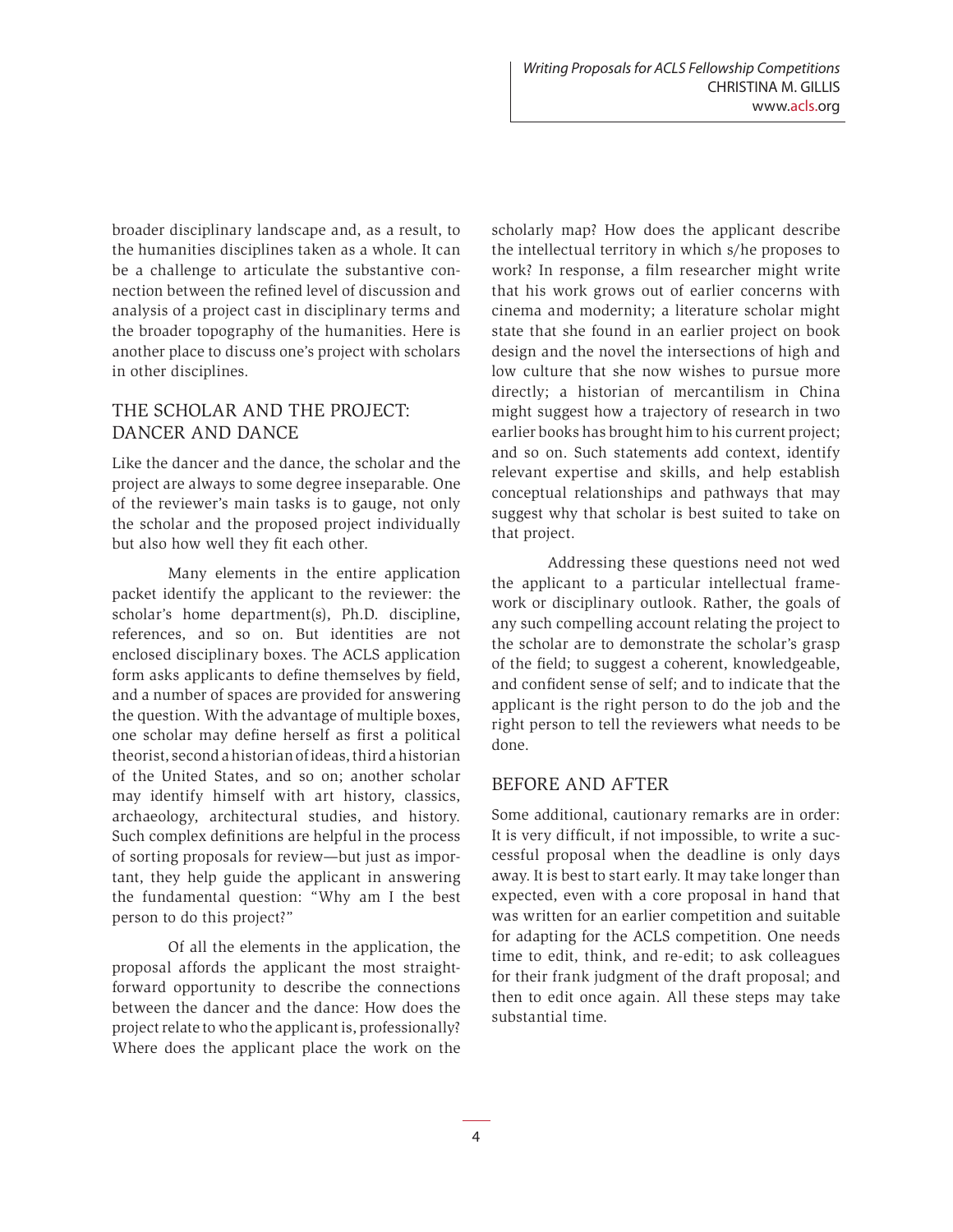Now fast forward to another spring. The proposal has been out of the scholar's hands for five or more months, but the project itself has not. It is still there, and so it will remain. Whatever news the letter brings regarding the fate of the proposal, the scholar should still look to his or her research as worthy of further development. Next year will bring another competition with another group of readers and another applicant pool. The applicant who does not succeed in one competition year should plan to enter the competition in subsequent years.

# APPENDIX: POSSIBLE Proposal **STRATEGIES**

#### Questions in the Field

All proposals should in some way address questions raised in the field of study, whether defined as the discipline, some particular territory within the discipline, or an area that moves across disciplinary boundaries. Perhaps the most common strategy is the effective reference to focused, easily recognizable, and previously unaddressed or inadequately addressed questions in the field: State the question and explain how the project will answer that question. It is not sufficient to identify an important question that has not been asked before or that has been inadequately answered, or to propose a new perspective on an old problem: one must note *why* the question has been inadequately answered to date, or why a new perspective is needed.

A proposal for a project on Bambara art might explain that the spiritually-imbued artifacts of that tradition have not been adequately examined in terms of their social value; a second line of explanation might focus more broadly on the connections between visual culture, spiritual traditions, and social currency—and lay out the specific goals of the proposed book. A proposal on class in modern French literature might first state that while class is a dominant theme in the period, no one has explored its appearance in the particular genre the applicant will explore. The applicant might go on to suggest that the proposed work will explain how these accounts of class reveal regional differences in French literature of the day, political concerns regarding social stability, and the dynamics of literary schools in the period.

#### Snapshots and Stories

Snapshots and short stories can be very effective in attracting a reviewer's attention to a proposal. In a proposal on hidden dimensions of a ritual, a religious studies scholar might offer a vignette of Central American women praying to a surrogate deity; a geographer might offer a snapshot of a leisure fishing community in urban New Jersey to show how members of a working class immigrant group retain connections with their natural environment. Similarly, an economic historian proposing to interpret the development of water rights management in Southeast Asia might offer a thumbnail account of monsoon damage to agriculture in the Mekong Delta. A literature scholar might offer a series of Latin epigraphs prefacing modern works to illustrate a point about the links authors attempt to establish between their own writings and those of classical figures. A music theorist might recount the recent history of interpretations of musical expression in order to set the context for an account of a proposed new mode of analysis. In these examples, the snapshot or story is short (rarely longer than one paragraph) but *dramatic* setting the stage for the investigation to come by giving the reviewer a concrete reference point.

### Intellectual and Scholarly Trajectory

As establishing a connection between scholar and project is essential to a successful proposal, an